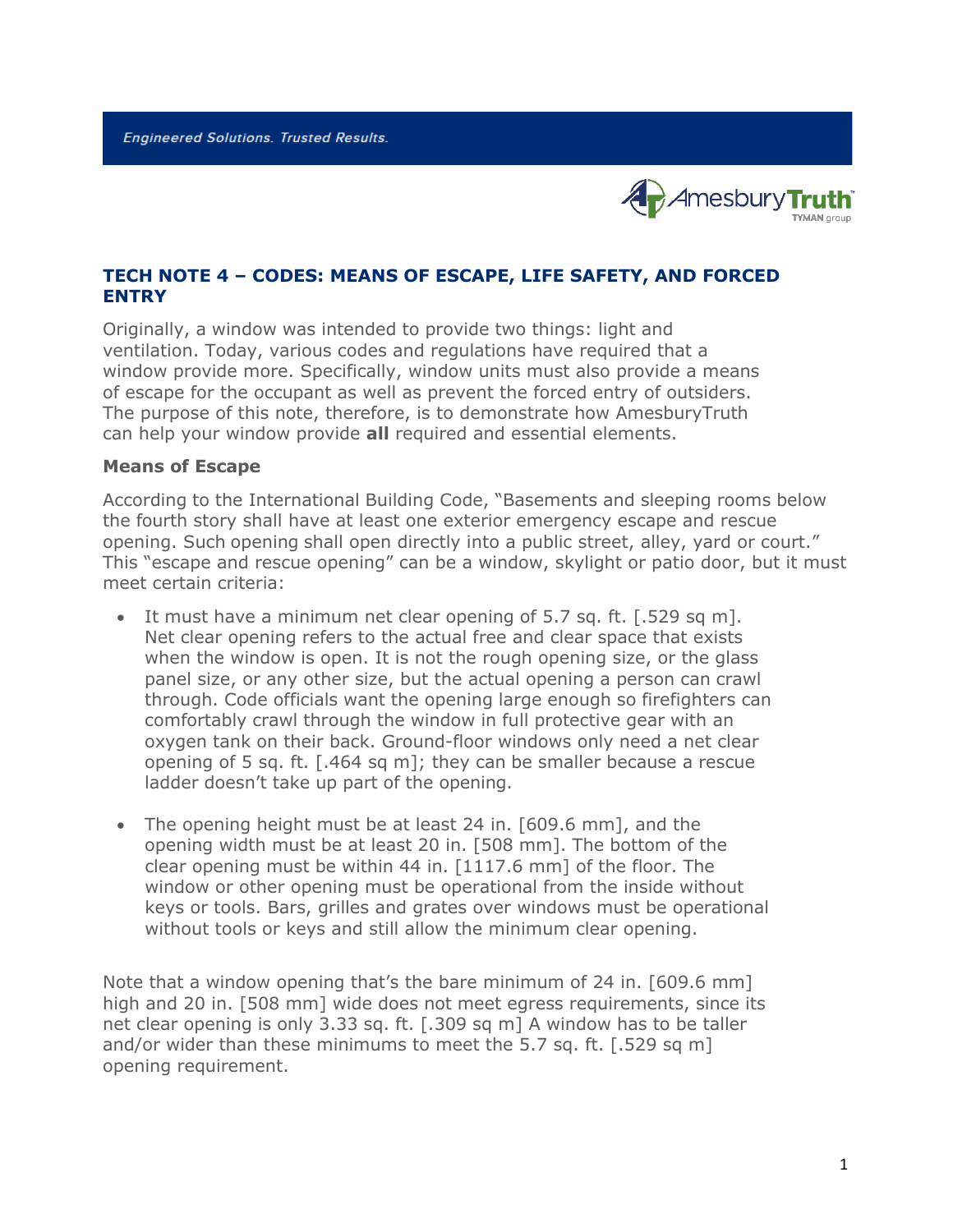In order to help our customers, meet egress codes, AmesburyTruth has designed several different **"Egress" hinges** which allow the window manufacturer the ability to achieve a larger clear opening with a window than they would if they used a standard or wash ability hinge. AmesburyTruth also manufactures Butt hinges which will provide the maximum clear opening that a window can achieve. The Egress hinges are designed to work with Dual arm, single arm or reverse dyad operators. Butt hinges are recommended to work with single arm operators only. Regular dyad operators do not work with Egress or Butt hinges and AmesburyTruth does not recommend using that combination of hardware.

The charts below show egress hinges and their wash ability hinge equivalent with the approximate additional clear opening resulting from using the egress hinge.

|                        | MAXIM                 |              |                         |                 | 14.97.00.XXX            |  |
|------------------------|-----------------------|--------------|-------------------------|-----------------|-------------------------|--|
|                        |                       |              | 2 BAR<br>WASHABILITY    |                 |                         |  |
|                        | 14.12.00.XX           |              |                         | 4.31''<br>[109] |                         |  |
|                        |                       |              | X EGRESS                | mm]             |                         |  |
|                        |                       |              |                         |                 |                         |  |
|                        | STANDAR<br>D 2<br>BAR |              | 14.05.00.XXX            |                 | 14.06.00.XXX            |  |
|                        |                       |              | 14.75.00.XXX            |                 | 14.76.00.XXX            |  |
|                        |                       |              | WASHABILITY             |                 | WASHABILITY             |  |
|                        | 14.77.00.XXX          |              | 2.63''                  |                 | 3.25''                  |  |
|                        | WASHABILITY           |              | [66                     |                 | [82                     |  |
|                        |                       |              | mm1                     |                 | mm1                     |  |
|                        |                       |              |                         |                 |                         |  |
| STANDAR                |                       |              | 34.55.00.XXX<br>12" 401 |                 | 34.56.00.XXX<br>14" 401 |  |
| D 4                    |                       |              | <b>SERIES</b>           |                 | <b>SERIES</b>           |  |
| BAR<br>35.09.00.XXX    |                       |              | 4.21''                  |                 | 4.74''                  |  |
| 12" 222                |                       |              | $[107$ mm $]$           |                 | $[120$ mm]              |  |
| <b>SERIES</b>          |                       |              |                         |                 |                         |  |
|                        |                       |              |                         |                 |                         |  |
| STANDAR                |                       |              | 34.57.00.XXX            |                 | 34.58.00.XXX            |  |
| D 4                    |                       |              | 16" 401                 |                 | 18" 401                 |  |
| BAR                    |                       |              | <b>SERIES</b>           |                 | <b>SERIES</b>           |  |
| 35.10.00.XXX           |                       | 5.24''       |                         | 5.71''          |                         |  |
| 16" 222                |                       |              | $[133 \text{ mm}]$      |                 | $[145 \text{ mm}]$      |  |
| SERIES<br>35.11.00.XXX |                       | 5.30''       |                         | 5.78''          |                         |  |
| 16" 224                |                       | $[135$ mm]   |                         | $[147$ mm]      |                         |  |
| <b>SERIES</b>          |                       |              |                         |                 |                         |  |
|                        |                       |              |                         |                 |                         |  |
| DUTY                   |                       | 34.59.00.XXX |                         | 34.60.00.XXX    | 34.61                   |  |
|                        | ۹R                    |              | 14" 601                 |                 | 16" 601<br>18           |  |

| <b>HEAVY DUTY</b> | 34.59.00.XXX       | 34.60.00.XXX  | 34.61.00.XXX  |
|-------------------|--------------------|---------------|---------------|
| 4 BAR             | 14" 601            | 16" 601       | 18" 601       |
|                   | <b>SERIES</b>      | <b>SERIES</b> | <b>SERIES</b> |
| 35.12.00.XXX      | 4.35''             | 3.97''        | 3.78"         |
| 16.5" 333         | $[110$ mm]         | $[101$ mm]    | $[96$ mm]     |
| <b>SERIES</b>     |                    |               |               |
| 35.13.00.XXX      | 4.41''             | 4.04''        | 3.85''        |
| 16.5" 334         | $[112 \text{ mm}]$ | $[103$ mm]    | $[98$ mm]     |
| <b>SERIES</b>     |                    |               |               |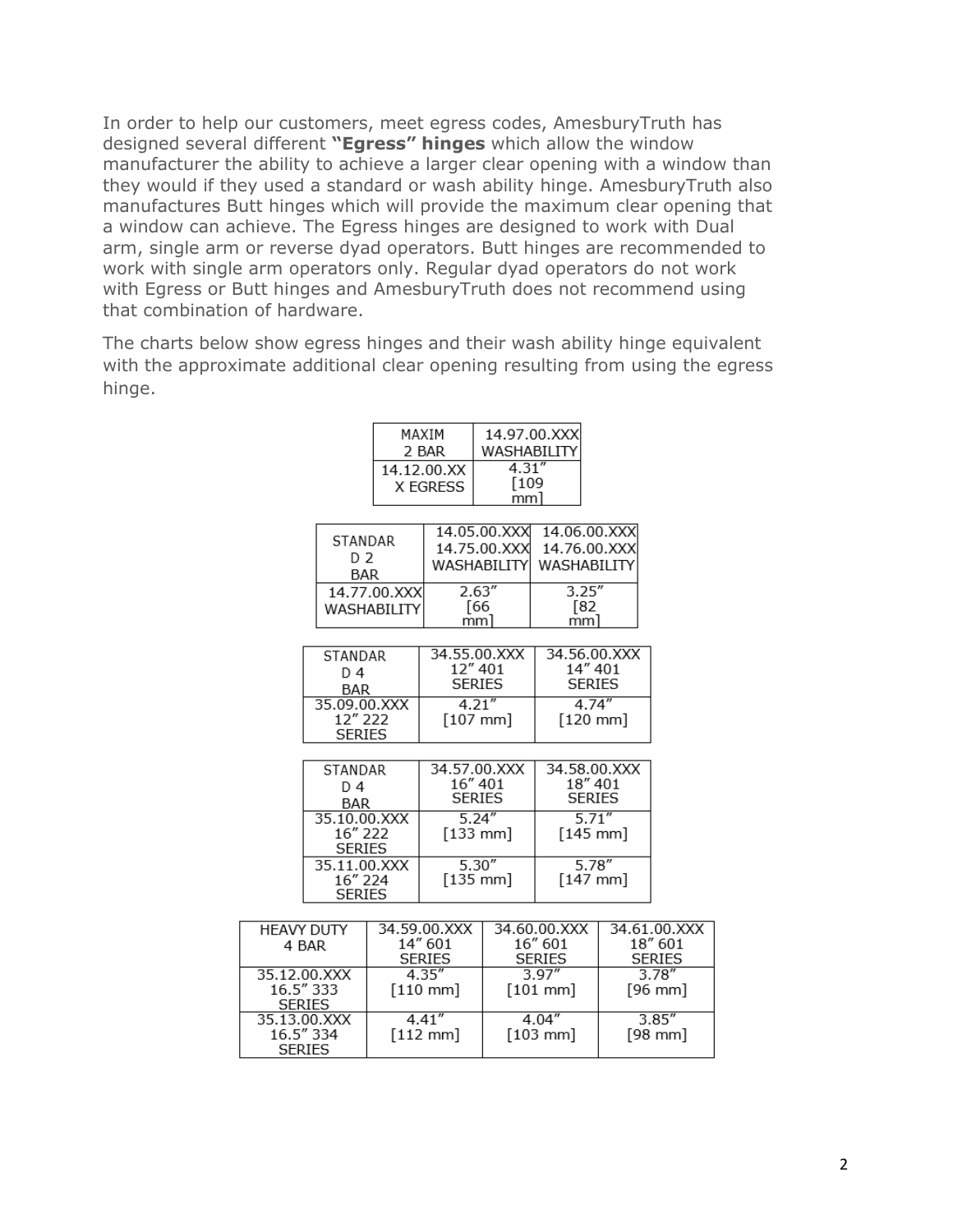State and local codes can add additional requirements that you will need to take into consideration so please make sure you check with local authorities on what the codes are in your area. An example of this is that Oregon and Washington have codes stating that "no locking mechanism can be above 56 In. [1422mm] from the floor." The objective of this code is to provide children and handicapped persons with a means of escape where locks previously were too high and hindered escape.

AmesburyTruth's multi-point lock systems work well in addressing this need; there are several multipoint systems to choose from. From Maxim to Mirage, to Encore each lock system has features and benefits that will fit your specific needs and design. These products allow lock activation from a low point on window frame, ensuring that egress windows can meet state and local codes on locking mechanism heights with ease.

## **Life Safety**

In contrast to the hinge for means of escape, AmesburyTruth has also designed the 99 and 37 series **Limit Stop Devices** for our customers who fabricate products for high rise buildings, hospitals and institutions. This product restricts the window to limited opening without a key, allowing ventilation only. The objective of this product is to restrain a human being from falling through an open sash.

However, it can be disconnected to provide for custodial cleaning of the window. Also available for single arm or dual arm operators is the 31727 **Limit Stop Track** which stops the window at a predetermined opening dependent on mounting location.

## **Forced Entry**

The American Society for Testing and Materials (ASTM) in ANSI/ASTM F588, "Resistance of Window Assemblies to Forced Entry" has created test methods "…to establish a measure of resistance for window assemblies subjected to attacks by unskilled or opportunistic burglars."

The tests themselves involve timed, hand and specified tool manipulation along with predetermined load applications in an attempt to open the window. Loads and exact means of application are detailed for hung and sliding units, out-swinging and in-swinging hinged units, and pivoted window units. ANSI/ASTM F588 furthermore outlines the format for the test report as well as provides definitions and illustrations of window assemblies.

In response to these tests, AmesburyTruth has designed locks for awning, casement, double hung and glider/slider windows to withstand the static load and locking device strength requirements within the parameters of a complete window system. While hand and tool manipulation can be resisted by hardware design such as AmesburyTruth's Button Operated Check Rail Lock, most manipulation can be discouraged by proper design of the sash, jambs, and stops.